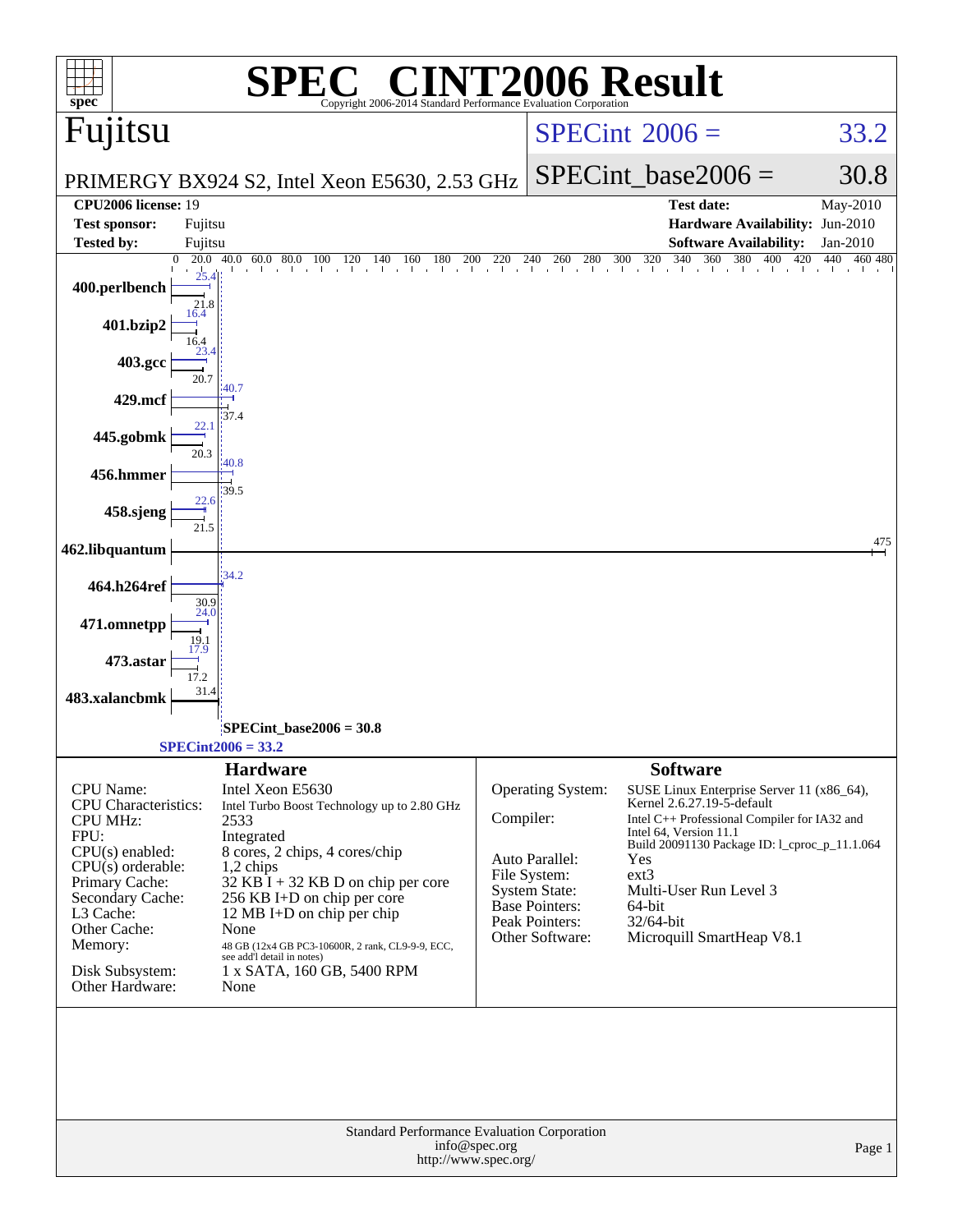

# **[SPEC CINT2006 Result](http://www.spec.org/auto/cpu2006/Docs/result-fields.html#SPECCINT2006Result)**

# Fujitsu

### $SPECint2006 = 33.2$  $SPECint2006 = 33.2$

PRIMERGY BX924 S2, Intel Xeon E5630, 2.53 GHz

SPECint base2006 =  $30.8$ 

**[CPU2006 license:](http://www.spec.org/auto/cpu2006/Docs/result-fields.html#CPU2006license)** 19 **[Test date:](http://www.spec.org/auto/cpu2006/Docs/result-fields.html#Testdate)** May-2010

**[Test sponsor:](http://www.spec.org/auto/cpu2006/Docs/result-fields.html#Testsponsor)** Fujitsu **[Hardware Availability:](http://www.spec.org/auto/cpu2006/Docs/result-fields.html#HardwareAvailability)** Jun-2010 **[Tested by:](http://www.spec.org/auto/cpu2006/Docs/result-fields.html#Testedby)** Fujitsu **[Software Availability:](http://www.spec.org/auto/cpu2006/Docs/result-fields.html#SoftwareAvailability)** Jan-2010

#### **[Results Table](http://www.spec.org/auto/cpu2006/Docs/result-fields.html#ResultsTable)**

|                      |                |       | <b>Base</b>    |       |                |             |                |              | <b>Peak</b>    |              |                |              |
|----------------------|----------------|-------|----------------|-------|----------------|-------------|----------------|--------------|----------------|--------------|----------------|--------------|
| <b>Benchmark</b>     | <b>Seconds</b> | Ratio | <b>Seconds</b> | Ratio | <b>Seconds</b> | Ratio       | <b>Seconds</b> | <b>Ratio</b> | <b>Seconds</b> | <b>Ratio</b> | <b>Seconds</b> | <b>Ratio</b> |
| 400.perlbench        | 451            | 21.7  | 448            | 21.8  | 448            | 21.8        | 385            | 25.4         | 386            | 25.3         | 385            | 25.4         |
| 401.bzip2            | 591            | 16.3  | 587            | 16.5  | 588            | 16.4        | 586            | 16.5         | 587            | 16.4         | 587            | 16.4         |
| $403.\text{gcc}$     | 388            | 20.8  | 388            | 20.7  | 388            | 20.7        | 344            | 23.4         | 344            | 23.4         | 344            | 23.4         |
| $429$ .mcf           | 243            | 37.5  | 244            | 37.4  | 244            | 37.4        | 224            | 40.7         | 225            | 40.5         | 221            | 41.3         |
| $ 445.\text{gobmk} $ | 518            | 20.3  | 515            | 20.4  | 517            | 20.3        | 474            | 22.1         | 474            | 22.1         | 475            | 22.1         |
| 456.hmmer            | 235            | 39.7  | 236            | 39.5  | 236            | 39.5        | 229            | 40.8         | 229            | 40.8         | 229            | 40.7         |
| $458$ .sjeng         | 561            | 21.6  | 562            | 21.5  | 562            | 21.5        | 536            | 22.6         | 536            | 22.6         | 560            | 21.6         |
| 462.libquantum       | 43.6           | 475   | 43.6           | 475   | 44.4           | 466         | 43.6           | 475          | 43.6           | 475          | 44.4           | 466          |
| 464.h264ref          | 714            | 31.0  | 716            | 30.9  | 716            | 30.9        | 648            | 34.2         | 647            | 34.2         | 647            | 34.2         |
| 471.omnetpp          | 326            | 19.1  | 326            | 19.1  | 328            | 19.1        | 260            | 24.0         | 261            | 24.0         | 260            | 24.0         |
| $ 473$ . astar       | 409            | 17.2  | 408            | 17.2  | 409            | 17.1        | 392            | 17.9         | 394            | 17.8         | 392            | 17.9         |
| 483.xalancbmk        | 220            | 31.4  | 220            | 31.3  | 220            | <u>31.4</u> | 220            | 31.4         | 220            | 31.3         | 220            | 31.4         |

Results appear in the [order in which they were run.](http://www.spec.org/auto/cpu2006/Docs/result-fields.html#RunOrder) Bold underlined text [indicates a median measurement.](http://www.spec.org/auto/cpu2006/Docs/result-fields.html#Median)

#### **[Operating System Notes](http://www.spec.org/auto/cpu2006/Docs/result-fields.html#OperatingSystemNotes)**

'ulimit -s unlimited' was used to set the stacksize to unlimited prior to run

#### **[Platform Notes](http://www.spec.org/auto/cpu2006/Docs/result-fields.html#PlatformNotes)**

 The system automatically configures the memory to run at 1067 MHz. BIOS configuration: Data Reuse Optimization = Disable Performance/Power Setting = Traditional

#### **[General Notes](http://www.spec.org/auto/cpu2006/Docs/result-fields.html#GeneralNotes)**

 OMP\_NUM\_THREADS set to number of cores KMP\_AFFINITY set to granularity=fine,scatter For information about Fujitsu please visit: <http://www.fujitsu.com>

## **[Base Compiler Invocation](http://www.spec.org/auto/cpu2006/Docs/result-fields.html#BaseCompilerInvocation)**

[C benchmarks](http://www.spec.org/auto/cpu2006/Docs/result-fields.html#Cbenchmarks):  $\text{icc}$   $-\text{m64}$ 

[C++ benchmarks:](http://www.spec.org/auto/cpu2006/Docs/result-fields.html#CXXbenchmarks) [icpc -m64](http://www.spec.org/cpu2006/results/res2010q3/cpu2006-20100618-11738.flags.html#user_CXXbase_intel_icpc_64bit_fc66a5337ce925472a5c54ad6a0de310)

> Standard Performance Evaluation Corporation [info@spec.org](mailto:info@spec.org) <http://www.spec.org/>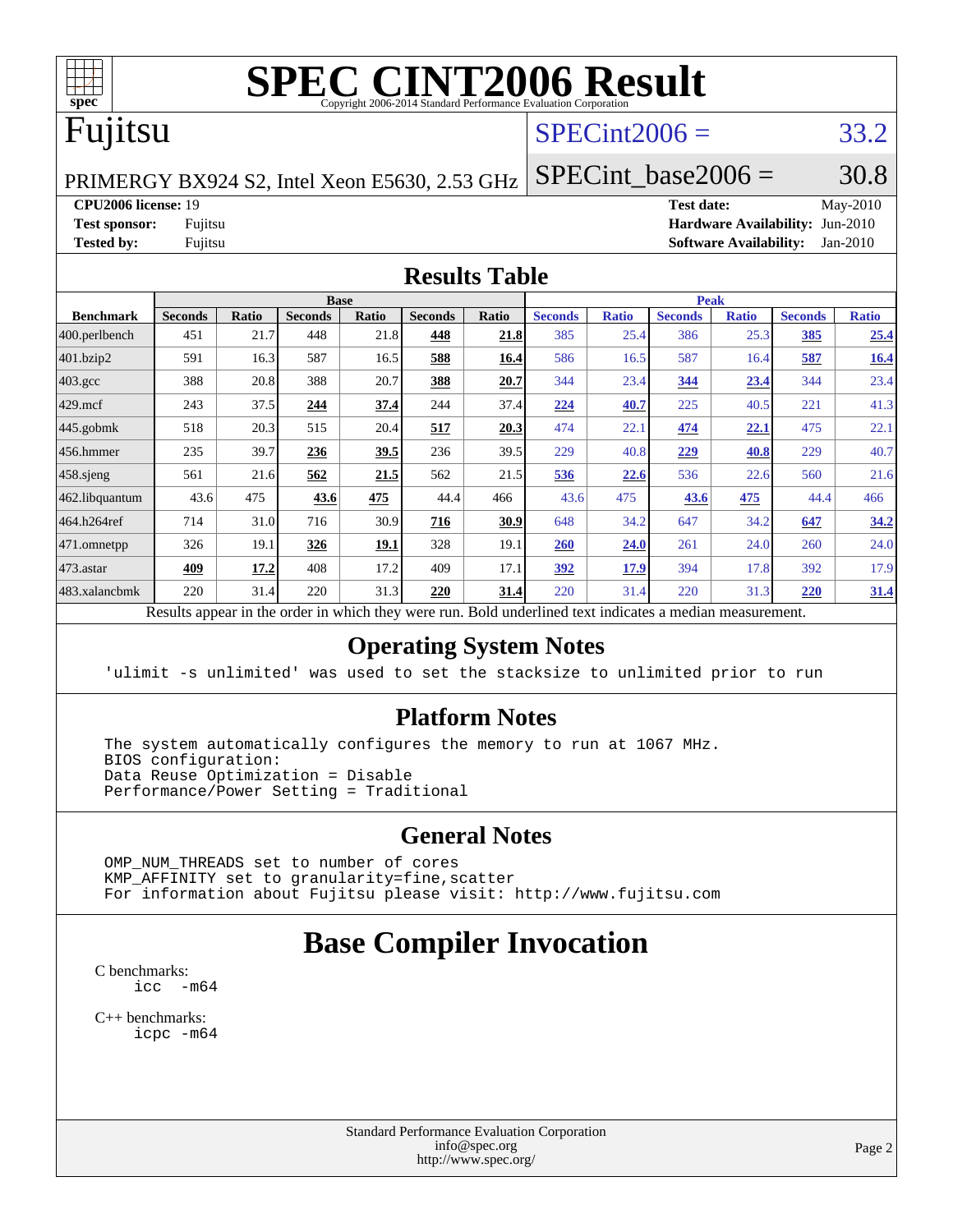

# **[SPEC CINT2006 Result](http://www.spec.org/auto/cpu2006/Docs/result-fields.html#SPECCINT2006Result)**

# Fujitsu

#### $SPECint2006 = 33.2$  $SPECint2006 = 33.2$

PRIMERGY BX924 S2, Intel Xeon E5630, 2.53 GHz SPECint base2006 =  $30.8$ 

**[CPU2006 license:](http://www.spec.org/auto/cpu2006/Docs/result-fields.html#CPU2006license)** 19 **[Test date:](http://www.spec.org/auto/cpu2006/Docs/result-fields.html#Testdate)** May-2010 **[Test sponsor:](http://www.spec.org/auto/cpu2006/Docs/result-fields.html#Testsponsor)** Fujitsu **[Hardware Availability:](http://www.spec.org/auto/cpu2006/Docs/result-fields.html#HardwareAvailability)** Jun-2010 **[Tested by:](http://www.spec.org/auto/cpu2006/Docs/result-fields.html#Testedby)** Fujitsu **[Software Availability:](http://www.spec.org/auto/cpu2006/Docs/result-fields.html#SoftwareAvailability)** Jan-2010

### **[Base Portability Flags](http://www.spec.org/auto/cpu2006/Docs/result-fields.html#BasePortabilityFlags)**

 400.perlbench: [-DSPEC\\_CPU\\_LP64](http://www.spec.org/cpu2006/results/res2010q3/cpu2006-20100618-11738.flags.html#b400.perlbench_basePORTABILITY_DSPEC_CPU_LP64) [-DSPEC\\_CPU\\_LINUX\\_X64](http://www.spec.org/cpu2006/results/res2010q3/cpu2006-20100618-11738.flags.html#b400.perlbench_baseCPORTABILITY_DSPEC_CPU_LINUX_X64) 401.bzip2: [-DSPEC\\_CPU\\_LP64](http://www.spec.org/cpu2006/results/res2010q3/cpu2006-20100618-11738.flags.html#suite_basePORTABILITY401_bzip2_DSPEC_CPU_LP64) 403.gcc: [-DSPEC\\_CPU\\_LP64](http://www.spec.org/cpu2006/results/res2010q3/cpu2006-20100618-11738.flags.html#suite_basePORTABILITY403_gcc_DSPEC_CPU_LP64) 429.mcf: [-DSPEC\\_CPU\\_LP64](http://www.spec.org/cpu2006/results/res2010q3/cpu2006-20100618-11738.flags.html#suite_basePORTABILITY429_mcf_DSPEC_CPU_LP64) 445.gobmk: [-DSPEC\\_CPU\\_LP64](http://www.spec.org/cpu2006/results/res2010q3/cpu2006-20100618-11738.flags.html#suite_basePORTABILITY445_gobmk_DSPEC_CPU_LP64) 456.hmmer: [-DSPEC\\_CPU\\_LP64](http://www.spec.org/cpu2006/results/res2010q3/cpu2006-20100618-11738.flags.html#suite_basePORTABILITY456_hmmer_DSPEC_CPU_LP64) 458.sjeng: [-DSPEC\\_CPU\\_LP64](http://www.spec.org/cpu2006/results/res2010q3/cpu2006-20100618-11738.flags.html#suite_basePORTABILITY458_sjeng_DSPEC_CPU_LP64) 462.libquantum: [-DSPEC\\_CPU\\_LP64](http://www.spec.org/cpu2006/results/res2010q3/cpu2006-20100618-11738.flags.html#suite_basePORTABILITY462_libquantum_DSPEC_CPU_LP64) [-DSPEC\\_CPU\\_LINUX](http://www.spec.org/cpu2006/results/res2010q3/cpu2006-20100618-11738.flags.html#b462.libquantum_baseCPORTABILITY_DSPEC_CPU_LINUX) 464.h264ref: [-DSPEC\\_CPU\\_LP64](http://www.spec.org/cpu2006/results/res2010q3/cpu2006-20100618-11738.flags.html#suite_basePORTABILITY464_h264ref_DSPEC_CPU_LP64) 471.omnetpp: [-DSPEC\\_CPU\\_LP64](http://www.spec.org/cpu2006/results/res2010q3/cpu2006-20100618-11738.flags.html#suite_basePORTABILITY471_omnetpp_DSPEC_CPU_LP64) 473.astar: [-DSPEC\\_CPU\\_LP64](http://www.spec.org/cpu2006/results/res2010q3/cpu2006-20100618-11738.flags.html#suite_basePORTABILITY473_astar_DSPEC_CPU_LP64) 483.xalancbmk: [-DSPEC\\_CPU\\_LP64](http://www.spec.org/cpu2006/results/res2010q3/cpu2006-20100618-11738.flags.html#suite_basePORTABILITY483_xalancbmk_DSPEC_CPU_LP64) [-DSPEC\\_CPU\\_LINUX](http://www.spec.org/cpu2006/results/res2010q3/cpu2006-20100618-11738.flags.html#b483.xalancbmk_baseCXXPORTABILITY_DSPEC_CPU_LINUX)

#### **[Base Optimization Flags](http://www.spec.org/auto/cpu2006/Docs/result-fields.html#BaseOptimizationFlags)**

[C benchmarks](http://www.spec.org/auto/cpu2006/Docs/result-fields.html#Cbenchmarks):

[-xSSE4.2](http://www.spec.org/cpu2006/results/res2010q3/cpu2006-20100618-11738.flags.html#user_CCbase_f-xSSE42_f91528193cf0b216347adb8b939d4107) [-ipo](http://www.spec.org/cpu2006/results/res2010q3/cpu2006-20100618-11738.flags.html#user_CCbase_f-ipo) [-O3](http://www.spec.org/cpu2006/results/res2010q3/cpu2006-20100618-11738.flags.html#user_CCbase_f-O3) [-no-prec-div](http://www.spec.org/cpu2006/results/res2010q3/cpu2006-20100618-11738.flags.html#user_CCbase_f-no-prec-div) [-static](http://www.spec.org/cpu2006/results/res2010q3/cpu2006-20100618-11738.flags.html#user_CCbase_f-static) [-parallel](http://www.spec.org/cpu2006/results/res2010q3/cpu2006-20100618-11738.flags.html#user_CCbase_f-parallel) [-opt-prefetch](http://www.spec.org/cpu2006/results/res2010q3/cpu2006-20100618-11738.flags.html#user_CCbase_f-opt-prefetch)

[C++ benchmarks:](http://www.spec.org/auto/cpu2006/Docs/result-fields.html#CXXbenchmarks)

[-xSSE4.2](http://www.spec.org/cpu2006/results/res2010q3/cpu2006-20100618-11738.flags.html#user_CXXbase_f-xSSE42_f91528193cf0b216347adb8b939d4107) [-ipo](http://www.spec.org/cpu2006/results/res2010q3/cpu2006-20100618-11738.flags.html#user_CXXbase_f-ipo) [-O3](http://www.spec.org/cpu2006/results/res2010q3/cpu2006-20100618-11738.flags.html#user_CXXbase_f-O3) [-no-prec-div](http://www.spec.org/cpu2006/results/res2010q3/cpu2006-20100618-11738.flags.html#user_CXXbase_f-no-prec-div) [-opt-prefetch](http://www.spec.org/cpu2006/results/res2010q3/cpu2006-20100618-11738.flags.html#user_CXXbase_f-opt-prefetch) [-Wl,-z,muldefs](http://www.spec.org/cpu2006/results/res2010q3/cpu2006-20100618-11738.flags.html#user_CXXbase_link_force_multiple1_74079c344b956b9658436fd1b6dd3a8a) [-L/home/cmplr/usr3/alrahate/cpu2006.1.1.ic11.1/libic11.1-64bit -lsmartheap64](http://www.spec.org/cpu2006/results/res2010q3/cpu2006-20100618-11738.flags.html#user_CXXbase_SmartHeap64_e2306cda84805d1ab360117a79ff779c)

#### **[Base Other Flags](http://www.spec.org/auto/cpu2006/Docs/result-fields.html#BaseOtherFlags)**

[C benchmarks](http://www.spec.org/auto/cpu2006/Docs/result-fields.html#Cbenchmarks):

403.gcc: [-Dalloca=\\_alloca](http://www.spec.org/cpu2006/results/res2010q3/cpu2006-20100618-11738.flags.html#b403.gcc_baseEXTRA_CFLAGS_Dalloca_be3056838c12de2578596ca5467af7f3)

## **[Peak Compiler Invocation](http://www.spec.org/auto/cpu2006/Docs/result-fields.html#PeakCompilerInvocation)**

[C benchmarks \(except as noted below\)](http://www.spec.org/auto/cpu2006/Docs/result-fields.html#Cbenchmarksexceptasnotedbelow):

icc  $-m64$ 

400.perlbench: [icc -m32](http://www.spec.org/cpu2006/results/res2010q3/cpu2006-20100618-11738.flags.html#user_peakCCLD400_perlbench_intel_icc_32bit_a6a621f8d50482236b970c6ac5f55f93)

429.mcf: [icc -m32](http://www.spec.org/cpu2006/results/res2010q3/cpu2006-20100618-11738.flags.html#user_peakCCLD429_mcf_intel_icc_32bit_a6a621f8d50482236b970c6ac5f55f93)

445.gobmk: [icc -m32](http://www.spec.org/cpu2006/results/res2010q3/cpu2006-20100618-11738.flags.html#user_peakCCLD445_gobmk_intel_icc_32bit_a6a621f8d50482236b970c6ac5f55f93)

464.h264ref: [icc -m32](http://www.spec.org/cpu2006/results/res2010q3/cpu2006-20100618-11738.flags.html#user_peakCCLD464_h264ref_intel_icc_32bit_a6a621f8d50482236b970c6ac5f55f93)

[C++ benchmarks \(except as noted below\):](http://www.spec.org/auto/cpu2006/Docs/result-fields.html#CXXbenchmarksexceptasnotedbelow) [icpc -m64](http://www.spec.org/cpu2006/results/res2010q3/cpu2006-20100618-11738.flags.html#user_CXXpeak_intel_icpc_64bit_fc66a5337ce925472a5c54ad6a0de310)

Continued on next page

Standard Performance Evaluation Corporation [info@spec.org](mailto:info@spec.org) <http://www.spec.org/>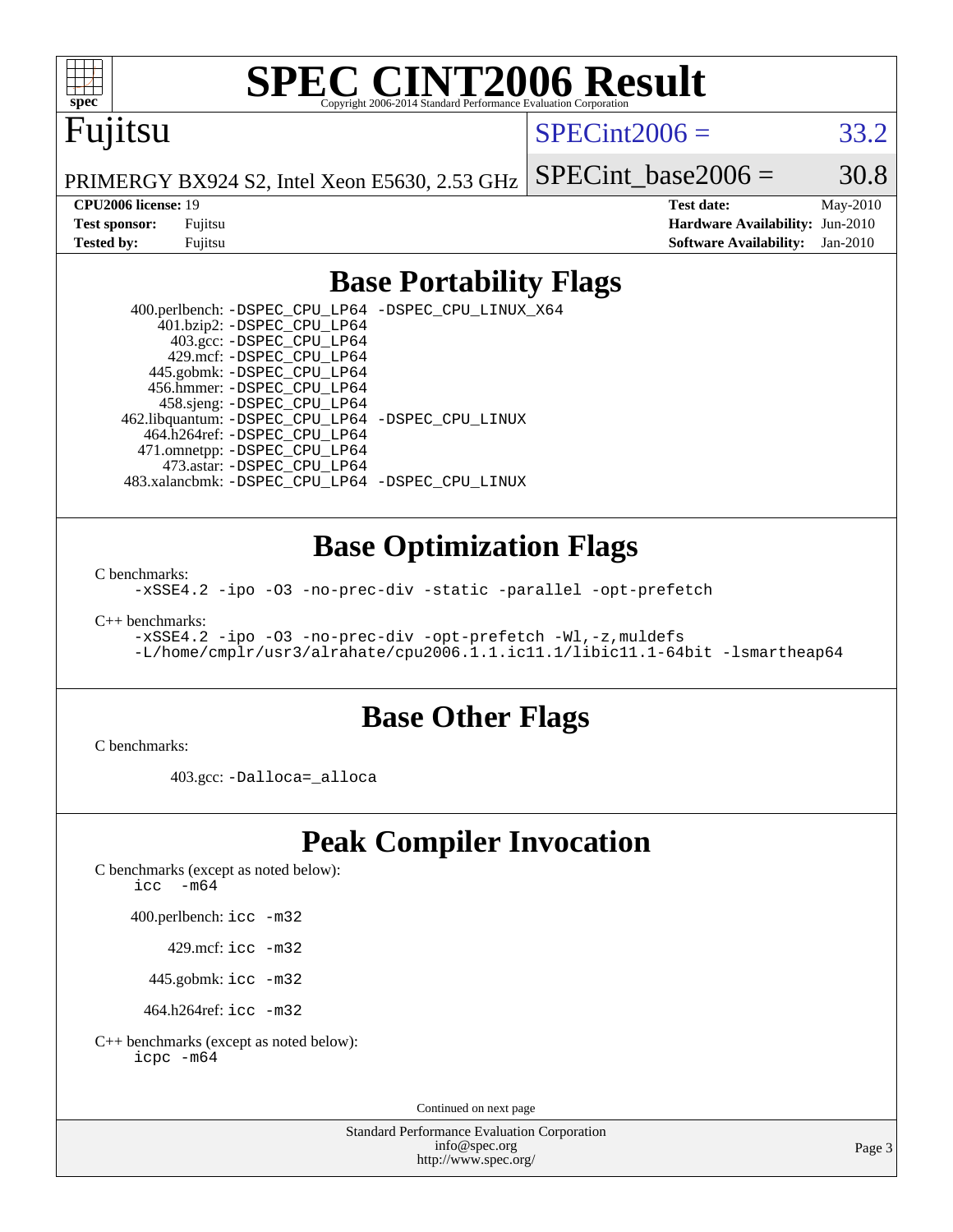

Fujitsu

# **[SPEC CINT2006 Result](http://www.spec.org/auto/cpu2006/Docs/result-fields.html#SPECCINT2006Result)**

 $SPECint2006 = 33.2$  $SPECint2006 = 33.2$ 

SPECint base2006 =  $30.8$ 

PRIMERGY BX924 S2, Intel Xeon E5630, 2.53 GHz

**[CPU2006 license:](http://www.spec.org/auto/cpu2006/Docs/result-fields.html#CPU2006license)** 19 **[Test date:](http://www.spec.org/auto/cpu2006/Docs/result-fields.html#Testdate)** May-2010 **[Test sponsor:](http://www.spec.org/auto/cpu2006/Docs/result-fields.html#Testsponsor)** Fujitsu **[Hardware Availability:](http://www.spec.org/auto/cpu2006/Docs/result-fields.html#HardwareAvailability)** Jun-2010 **[Tested by:](http://www.spec.org/auto/cpu2006/Docs/result-fields.html#Testedby)** Fujitsu **[Software Availability:](http://www.spec.org/auto/cpu2006/Docs/result-fields.html#SoftwareAvailability)** Jan-2010

# **[Peak Compiler Invocation \(Continued\)](http://www.spec.org/auto/cpu2006/Docs/result-fields.html#PeakCompilerInvocation)**

471.omnetpp: [icpc -m32](http://www.spec.org/cpu2006/results/res2010q3/cpu2006-20100618-11738.flags.html#user_peakCXXLD471_omnetpp_intel_icpc_32bit_4e5a5ef1a53fd332b3c49e69c3330699)

## **[Peak Portability Flags](http://www.spec.org/auto/cpu2006/Docs/result-fields.html#PeakPortabilityFlags)**

400.perlbench: [-DSPEC\\_CPU\\_LINUX\\_IA32](http://www.spec.org/cpu2006/results/res2010q3/cpu2006-20100618-11738.flags.html#b400.perlbench_peakCPORTABILITY_DSPEC_CPU_LINUX_IA32)

 401.bzip2: [-DSPEC\\_CPU\\_LP64](http://www.spec.org/cpu2006/results/res2010q3/cpu2006-20100618-11738.flags.html#suite_peakPORTABILITY401_bzip2_DSPEC_CPU_LP64) 403.gcc: [-DSPEC\\_CPU\\_LP64](http://www.spec.org/cpu2006/results/res2010q3/cpu2006-20100618-11738.flags.html#suite_peakPORTABILITY403_gcc_DSPEC_CPU_LP64) 456.hmmer: [-DSPEC\\_CPU\\_LP64](http://www.spec.org/cpu2006/results/res2010q3/cpu2006-20100618-11738.flags.html#suite_peakPORTABILITY456_hmmer_DSPEC_CPU_LP64) 458.sjeng: [-DSPEC\\_CPU\\_LP64](http://www.spec.org/cpu2006/results/res2010q3/cpu2006-20100618-11738.flags.html#suite_peakPORTABILITY458_sjeng_DSPEC_CPU_LP64) 462.libquantum: [-DSPEC\\_CPU\\_LP64](http://www.spec.org/cpu2006/results/res2010q3/cpu2006-20100618-11738.flags.html#suite_peakPORTABILITY462_libquantum_DSPEC_CPU_LP64) [-DSPEC\\_CPU\\_LINUX](http://www.spec.org/cpu2006/results/res2010q3/cpu2006-20100618-11738.flags.html#b462.libquantum_peakCPORTABILITY_DSPEC_CPU_LINUX) 473.astar: [-DSPEC\\_CPU\\_LP64](http://www.spec.org/cpu2006/results/res2010q3/cpu2006-20100618-11738.flags.html#suite_peakPORTABILITY473_astar_DSPEC_CPU_LP64) 483.xalancbmk: [-DSPEC\\_CPU\\_LP64](http://www.spec.org/cpu2006/results/res2010q3/cpu2006-20100618-11738.flags.html#suite_peakPORTABILITY483_xalancbmk_DSPEC_CPU_LP64) [-DSPEC\\_CPU\\_LINUX](http://www.spec.org/cpu2006/results/res2010q3/cpu2006-20100618-11738.flags.html#b483.xalancbmk_peakCXXPORTABILITY_DSPEC_CPU_LINUX)

# **[Peak Optimization Flags](http://www.spec.org/auto/cpu2006/Docs/result-fields.html#PeakOptimizationFlags)**

[C benchmarks](http://www.spec.org/auto/cpu2006/Docs/result-fields.html#Cbenchmarks):

 400.perlbench: [-xSSE4.2](http://www.spec.org/cpu2006/results/res2010q3/cpu2006-20100618-11738.flags.html#user_peakPASS2_CFLAGSPASS2_LDCFLAGS400_perlbench_f-xSSE42_f91528193cf0b216347adb8b939d4107)(pass 2) [-prof-gen](http://www.spec.org/cpu2006/results/res2010q3/cpu2006-20100618-11738.flags.html#user_peakPASS1_CFLAGSPASS1_LDCFLAGS400_perlbench_prof_gen_e43856698f6ca7b7e442dfd80e94a8fc)(pass 1) [-ipo](http://www.spec.org/cpu2006/results/res2010q3/cpu2006-20100618-11738.flags.html#user_peakPASS2_CFLAGSPASS2_LDCFLAGS400_perlbench_f-ipo)(pass 2) [-O3](http://www.spec.org/cpu2006/results/res2010q3/cpu2006-20100618-11738.flags.html#user_peakPASS2_CFLAGSPASS2_LDCFLAGS400_perlbench_f-O3)(pass 2) [-no-prec-div](http://www.spec.org/cpu2006/results/res2010q3/cpu2006-20100618-11738.flags.html#user_peakPASS2_CFLAGSPASS2_LDCFLAGS400_perlbench_f-no-prec-div)(pass 2) [-static](http://www.spec.org/cpu2006/results/res2010q3/cpu2006-20100618-11738.flags.html#user_peakPASS2_CFLAGSPASS2_LDCFLAGS400_perlbench_f-static)(pass 2) [-prof-use](http://www.spec.org/cpu2006/results/res2010q3/cpu2006-20100618-11738.flags.html#user_peakPASS2_CFLAGSPASS2_LDCFLAGS400_perlbench_prof_use_bccf7792157ff70d64e32fe3e1250b55)(pass 2) [-ansi-alias](http://www.spec.org/cpu2006/results/res2010q3/cpu2006-20100618-11738.flags.html#user_peakCOPTIMIZE400_perlbench_f-ansi-alias) [-opt-prefetch](http://www.spec.org/cpu2006/results/res2010q3/cpu2006-20100618-11738.flags.html#user_peakCOPTIMIZE400_perlbench_f-opt-prefetch) 401.bzip2: [-xSSE4.2](http://www.spec.org/cpu2006/results/res2010q3/cpu2006-20100618-11738.flags.html#user_peakPASS2_CFLAGSPASS2_LDCFLAGS401_bzip2_f-xSSE42_f91528193cf0b216347adb8b939d4107)(pass 2) [-prof-gen](http://www.spec.org/cpu2006/results/res2010q3/cpu2006-20100618-11738.flags.html#user_peakPASS1_CFLAGSPASS1_LDCFLAGS401_bzip2_prof_gen_e43856698f6ca7b7e442dfd80e94a8fc)(pass 1) [-ipo](http://www.spec.org/cpu2006/results/res2010q3/cpu2006-20100618-11738.flags.html#user_peakPASS2_CFLAGSPASS2_LDCFLAGS401_bzip2_f-ipo)(pass 2) [-O3](http://www.spec.org/cpu2006/results/res2010q3/cpu2006-20100618-11738.flags.html#user_peakPASS2_CFLAGSPASS2_LDCFLAGS401_bzip2_f-O3)(pass 2) [-no-prec-div](http://www.spec.org/cpu2006/results/res2010q3/cpu2006-20100618-11738.flags.html#user_peakCOPTIMIZEPASS2_CFLAGSPASS2_LDCFLAGS401_bzip2_f-no-prec-div) [-static](http://www.spec.org/cpu2006/results/res2010q3/cpu2006-20100618-11738.flags.html#user_peakPASS2_CFLAGSPASS2_LDCFLAGS401_bzip2_f-static)(pass 2) [-prof-use](http://www.spec.org/cpu2006/results/res2010q3/cpu2006-20100618-11738.flags.html#user_peakPASS2_CFLAGSPASS2_LDCFLAGS401_bzip2_prof_use_bccf7792157ff70d64e32fe3e1250b55)(pass 2) [-auto-ilp32](http://www.spec.org/cpu2006/results/res2010q3/cpu2006-20100618-11738.flags.html#user_peakCOPTIMIZE401_bzip2_f-auto-ilp32) [-opt-prefetch](http://www.spec.org/cpu2006/results/res2010q3/cpu2006-20100618-11738.flags.html#user_peakCOPTIMIZE401_bzip2_f-opt-prefetch) [-ansi-alias](http://www.spec.org/cpu2006/results/res2010q3/cpu2006-20100618-11738.flags.html#user_peakCOPTIMIZE401_bzip2_f-ansi-alias) 403.gcc: [-xSSE4.2](http://www.spec.org/cpu2006/results/res2010q3/cpu2006-20100618-11738.flags.html#user_peakCOPTIMIZE403_gcc_f-xSSE42_f91528193cf0b216347adb8b939d4107) [-ipo](http://www.spec.org/cpu2006/results/res2010q3/cpu2006-20100618-11738.flags.html#user_peakCOPTIMIZE403_gcc_f-ipo) [-O3](http://www.spec.org/cpu2006/results/res2010q3/cpu2006-20100618-11738.flags.html#user_peakCOPTIMIZE403_gcc_f-O3) [-no-prec-div](http://www.spec.org/cpu2006/results/res2010q3/cpu2006-20100618-11738.flags.html#user_peakCOPTIMIZE403_gcc_f-no-prec-div) [-static](http://www.spec.org/cpu2006/results/res2010q3/cpu2006-20100618-11738.flags.html#user_peakCOPTIMIZE403_gcc_f-static) [-inline-calloc](http://www.spec.org/cpu2006/results/res2010q3/cpu2006-20100618-11738.flags.html#user_peakCOPTIMIZE403_gcc_f-inline-calloc) [-opt-malloc-options=3](http://www.spec.org/cpu2006/results/res2010q3/cpu2006-20100618-11738.flags.html#user_peakCOPTIMIZE403_gcc_f-opt-malloc-options_13ab9b803cf986b4ee62f0a5998c2238) [-auto-ilp32](http://www.spec.org/cpu2006/results/res2010q3/cpu2006-20100618-11738.flags.html#user_peakCOPTIMIZE403_gcc_f-auto-ilp32) 429.mcf: [-xSSE4.2](http://www.spec.org/cpu2006/results/res2010q3/cpu2006-20100618-11738.flags.html#user_peakCOPTIMIZE429_mcf_f-xSSE42_f91528193cf0b216347adb8b939d4107) [-ipo](http://www.spec.org/cpu2006/results/res2010q3/cpu2006-20100618-11738.flags.html#user_peakCOPTIMIZE429_mcf_f-ipo) [-O3](http://www.spec.org/cpu2006/results/res2010q3/cpu2006-20100618-11738.flags.html#user_peakCOPTIMIZE429_mcf_f-O3) [-no-prec-div](http://www.spec.org/cpu2006/results/res2010q3/cpu2006-20100618-11738.flags.html#user_peakCOPTIMIZE429_mcf_f-no-prec-div) [-static](http://www.spec.org/cpu2006/results/res2010q3/cpu2006-20100618-11738.flags.html#user_peakCOPTIMIZE429_mcf_f-static) [-opt-prefetch](http://www.spec.org/cpu2006/results/res2010q3/cpu2006-20100618-11738.flags.html#user_peakCOPTIMIZE429_mcf_f-opt-prefetch) 445.gobmk: [-xSSE4.2](http://www.spec.org/cpu2006/results/res2010q3/cpu2006-20100618-11738.flags.html#user_peakPASS2_CFLAGSPASS2_LDCFLAGS445_gobmk_f-xSSE42_f91528193cf0b216347adb8b939d4107)(pass 2) [-prof-gen](http://www.spec.org/cpu2006/results/res2010q3/cpu2006-20100618-11738.flags.html#user_peakPASS1_CFLAGSPASS1_LDCFLAGS445_gobmk_prof_gen_e43856698f6ca7b7e442dfd80e94a8fc)(pass 1) [-prof-use](http://www.spec.org/cpu2006/results/res2010q3/cpu2006-20100618-11738.flags.html#user_peakPASS2_CFLAGSPASS2_LDCFLAGS445_gobmk_prof_use_bccf7792157ff70d64e32fe3e1250b55)(pass 2) [-O2](http://www.spec.org/cpu2006/results/res2010q3/cpu2006-20100618-11738.flags.html#user_peakCOPTIMIZE445_gobmk_f-O2) [-ipo](http://www.spec.org/cpu2006/results/res2010q3/cpu2006-20100618-11738.flags.html#user_peakCOPTIMIZE445_gobmk_f-ipo) [-no-prec-div](http://www.spec.org/cpu2006/results/res2010q3/cpu2006-20100618-11738.flags.html#user_peakCOPTIMIZE445_gobmk_f-no-prec-div) [-ansi-alias](http://www.spec.org/cpu2006/results/res2010q3/cpu2006-20100618-11738.flags.html#user_peakCOPTIMIZE445_gobmk_f-ansi-alias) 456.hmmer: [-xSSE4.2](http://www.spec.org/cpu2006/results/res2010q3/cpu2006-20100618-11738.flags.html#user_peakCOPTIMIZE456_hmmer_f-xSSE42_f91528193cf0b216347adb8b939d4107) [-ipo](http://www.spec.org/cpu2006/results/res2010q3/cpu2006-20100618-11738.flags.html#user_peakCOPTIMIZE456_hmmer_f-ipo) [-O3](http://www.spec.org/cpu2006/results/res2010q3/cpu2006-20100618-11738.flags.html#user_peakCOPTIMIZE456_hmmer_f-O3) [-no-prec-div](http://www.spec.org/cpu2006/results/res2010q3/cpu2006-20100618-11738.flags.html#user_peakCOPTIMIZE456_hmmer_f-no-prec-div) [-static](http://www.spec.org/cpu2006/results/res2010q3/cpu2006-20100618-11738.flags.html#user_peakCOPTIMIZE456_hmmer_f-static) [-unroll2](http://www.spec.org/cpu2006/results/res2010q3/cpu2006-20100618-11738.flags.html#user_peakCOPTIMIZE456_hmmer_f-unroll_784dae83bebfb236979b41d2422d7ec2) [-ansi-alias](http://www.spec.org/cpu2006/results/res2010q3/cpu2006-20100618-11738.flags.html#user_peakCOPTIMIZE456_hmmer_f-ansi-alias) [-auto-ilp32](http://www.spec.org/cpu2006/results/res2010q3/cpu2006-20100618-11738.flags.html#user_peakCOPTIMIZE456_hmmer_f-auto-ilp32) 458.sjeng: [-xSSE4.2](http://www.spec.org/cpu2006/results/res2010q3/cpu2006-20100618-11738.flags.html#user_peakPASS2_CFLAGSPASS2_LDCFLAGS458_sjeng_f-xSSE42_f91528193cf0b216347adb8b939d4107)(pass 2) [-prof-gen](http://www.spec.org/cpu2006/results/res2010q3/cpu2006-20100618-11738.flags.html#user_peakPASS1_CFLAGSPASS1_LDCFLAGS458_sjeng_prof_gen_e43856698f6ca7b7e442dfd80e94a8fc)(pass 1) [-ipo](http://www.spec.org/cpu2006/results/res2010q3/cpu2006-20100618-11738.flags.html#user_peakPASS2_CFLAGSPASS2_LDCFLAGS458_sjeng_f-ipo)(pass 2) [-O3](http://www.spec.org/cpu2006/results/res2010q3/cpu2006-20100618-11738.flags.html#user_peakPASS2_CFLAGSPASS2_LDCFLAGS458_sjeng_f-O3)(pass 2) [-no-prec-div](http://www.spec.org/cpu2006/results/res2010q3/cpu2006-20100618-11738.flags.html#user_peakPASS2_CFLAGSPASS2_LDCFLAGS458_sjeng_f-no-prec-div)(pass 2) [-static](http://www.spec.org/cpu2006/results/res2010q3/cpu2006-20100618-11738.flags.html#user_peakPASS2_CFLAGSPASS2_LDCFLAGS458_sjeng_f-static)(pass 2) [-prof-use](http://www.spec.org/cpu2006/results/res2010q3/cpu2006-20100618-11738.flags.html#user_peakPASS2_CFLAGSPASS2_LDCFLAGS458_sjeng_prof_use_bccf7792157ff70d64e32fe3e1250b55)(pass 2) [-unroll4](http://www.spec.org/cpu2006/results/res2010q3/cpu2006-20100618-11738.flags.html#user_peakCOPTIMIZE458_sjeng_f-unroll_4e5e4ed65b7fd20bdcd365bec371b81f) 462.libquantum: basepeak = yes 464.h264ref: [-xSSE4.2](http://www.spec.org/cpu2006/results/res2010q3/cpu2006-20100618-11738.flags.html#user_peakPASS2_CFLAGSPASS2_LDCFLAGS464_h264ref_f-xSSE42_f91528193cf0b216347adb8b939d4107)(pass 2) [-prof-gen](http://www.spec.org/cpu2006/results/res2010q3/cpu2006-20100618-11738.flags.html#user_peakPASS1_CFLAGSPASS1_LDCFLAGS464_h264ref_prof_gen_e43856698f6ca7b7e442dfd80e94a8fc)(pass 1) [-ipo](http://www.spec.org/cpu2006/results/res2010q3/cpu2006-20100618-11738.flags.html#user_peakPASS2_CFLAGSPASS2_LDCFLAGS464_h264ref_f-ipo)(pass 2) [-O3](http://www.spec.org/cpu2006/results/res2010q3/cpu2006-20100618-11738.flags.html#user_peakPASS2_CFLAGSPASS2_LDCFLAGS464_h264ref_f-O3)(pass 2) [-no-prec-div](http://www.spec.org/cpu2006/results/res2010q3/cpu2006-20100618-11738.flags.html#user_peakPASS2_CFLAGSPASS2_LDCFLAGS464_h264ref_f-no-prec-div)(pass 2) [-static](http://www.spec.org/cpu2006/results/res2010q3/cpu2006-20100618-11738.flags.html#user_peakPASS2_CFLAGSPASS2_LDCFLAGS464_h264ref_f-static)(pass 2) [-prof-use](http://www.spec.org/cpu2006/results/res2010q3/cpu2006-20100618-11738.flags.html#user_peakPASS2_CFLAGSPASS2_LDCFLAGS464_h264ref_prof_use_bccf7792157ff70d64e32fe3e1250b55)(pass 2) [-unroll2](http://www.spec.org/cpu2006/results/res2010q3/cpu2006-20100618-11738.flags.html#user_peakCOPTIMIZE464_h264ref_f-unroll_784dae83bebfb236979b41d2422d7ec2) [-ansi-alias](http://www.spec.org/cpu2006/results/res2010q3/cpu2006-20100618-11738.flags.html#user_peakCOPTIMIZE464_h264ref_f-ansi-alias)

Continued on next page

Standard Performance Evaluation Corporation [info@spec.org](mailto:info@spec.org) <http://www.spec.org/>